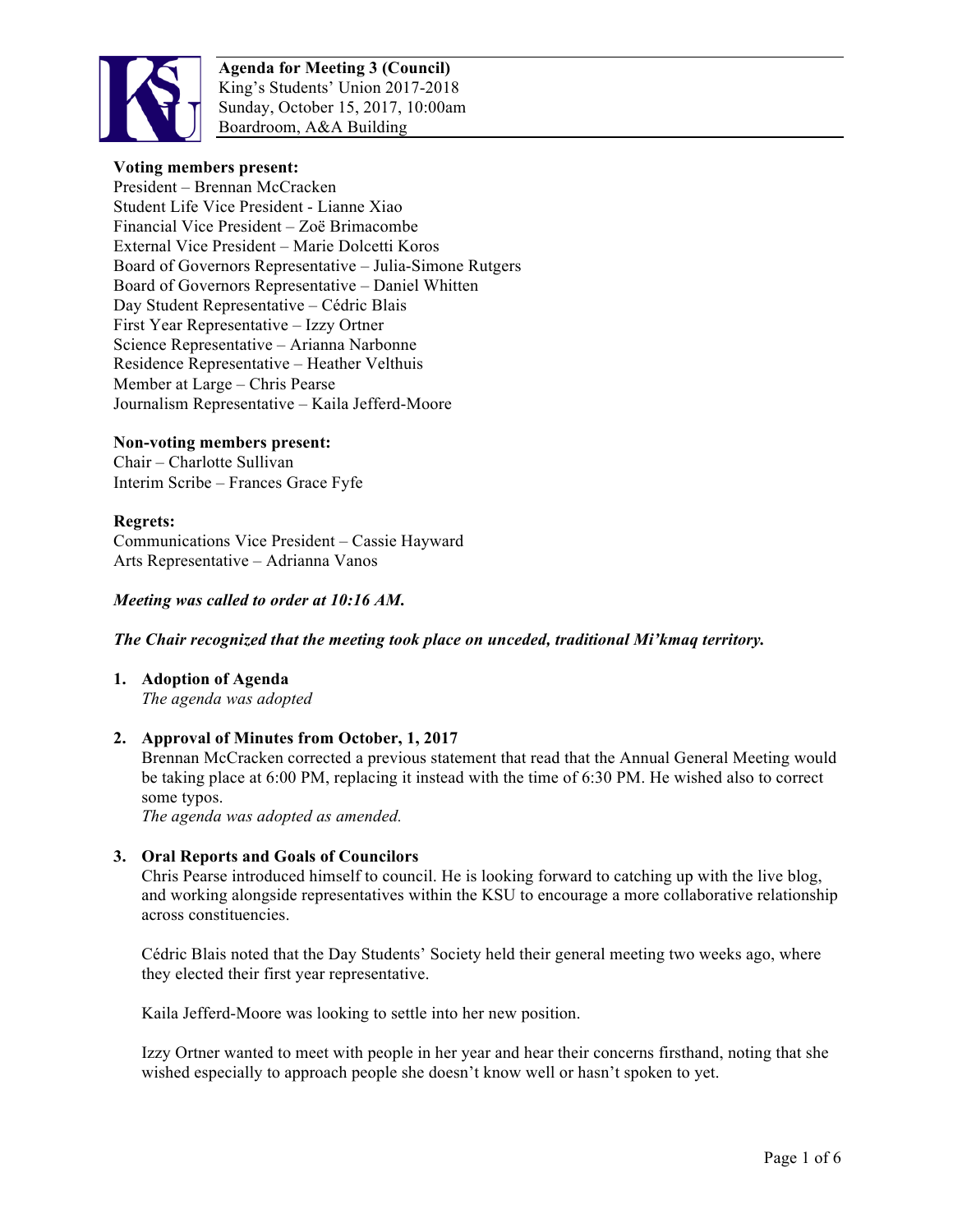

**Agenda for Meeting 3 (Council)** King's Students' Union 2017-2018 Sunday, October 15, 2017, 10:00am Boardroom, A&A Building

Arianna Narbonne was looking forward to having the science students get together to hear what they want for the year ahead. She wanted to create Thursday hand-out sheets for FYP science students that miss lectures and tutorials.

Daniel Whitten noted that he, Julia-Simone Rutgers and Brennan McCracken attended the Board of Governor's meeting on September  $28<sup>th</sup>$ . It was a short and straightforward meeting, with discussion revolving around the news that certain schools within the province had received supplementary funding due to a discrepancy in the provincial funding formula. Concerns were raised about the lack of transparency within this government funding process. Daniel noted that the university president brought up the potential for provincial funding to be relegated to large scale projects within the university. Daniel also noted that the Board of Governor's representatives raised issues about student employment, and was pleased to note that the university president was interested in developing a human resources policy for student employees.

Heather Velthuis had a meeting with Dean Hatt on October  $11<sup>th</sup>$  to discuss her roles on various committees as they pertain to the residence life community.

Julia–Simone Rutgers also attended the Board of Governor's meeting on September 28<sup>th</sup>. She noted that the university administration seemed willing to lobby for better governmental funding structures, and spoke about the administration's shift towards more long-term planning for King's finances, something she felt was encouraging for ensuring more financial sustainability for the university. Both she and Daniel Whitten had brought up the importance of freezing tuition fee hikes across such a long-term.

### **4. Reports of the Executive Committee (Attached)**

### 4.1. **Report of the President**

Brennan McCracken delivered his report to council, making special note of the need for councilors and executive members to encourage constituents to show up to the upcoming KSU general meeting.

### 4.2. **Report of the Student Life Vice President**

Lianne Xiao delivered her report to council.

In regards to Lianne's recent attendance of the Canadian Federation of Students'-hosted Racialized and Indigenous Student Experience conference, Daniel Whitten asked if the Canadian Federation of Students-Nova Scotia had a specific campaign to combat white supremacy on campus. Lianne replied that they did not.

## 4.3. **Report of the Financial Vice President**

Zoë Brimacombe delivered her report to council.

### 4.4. **Report of the External Vice President**

Marie Dolcetti-Koros delivered her report to council. She wanted to give special thanks to Aidan McNally and Gina Grattan for their help tabling in the Wardroom for Consent Culture on October  $10^{th}$ .

Marie circulated the updated report ("Working Towards Consent Culture") that the Canadian Federation of Students-Nova Scotia had submitted to the student government roundtable attended by her and Brennan McCracken on October 3<sup>rd</sup>.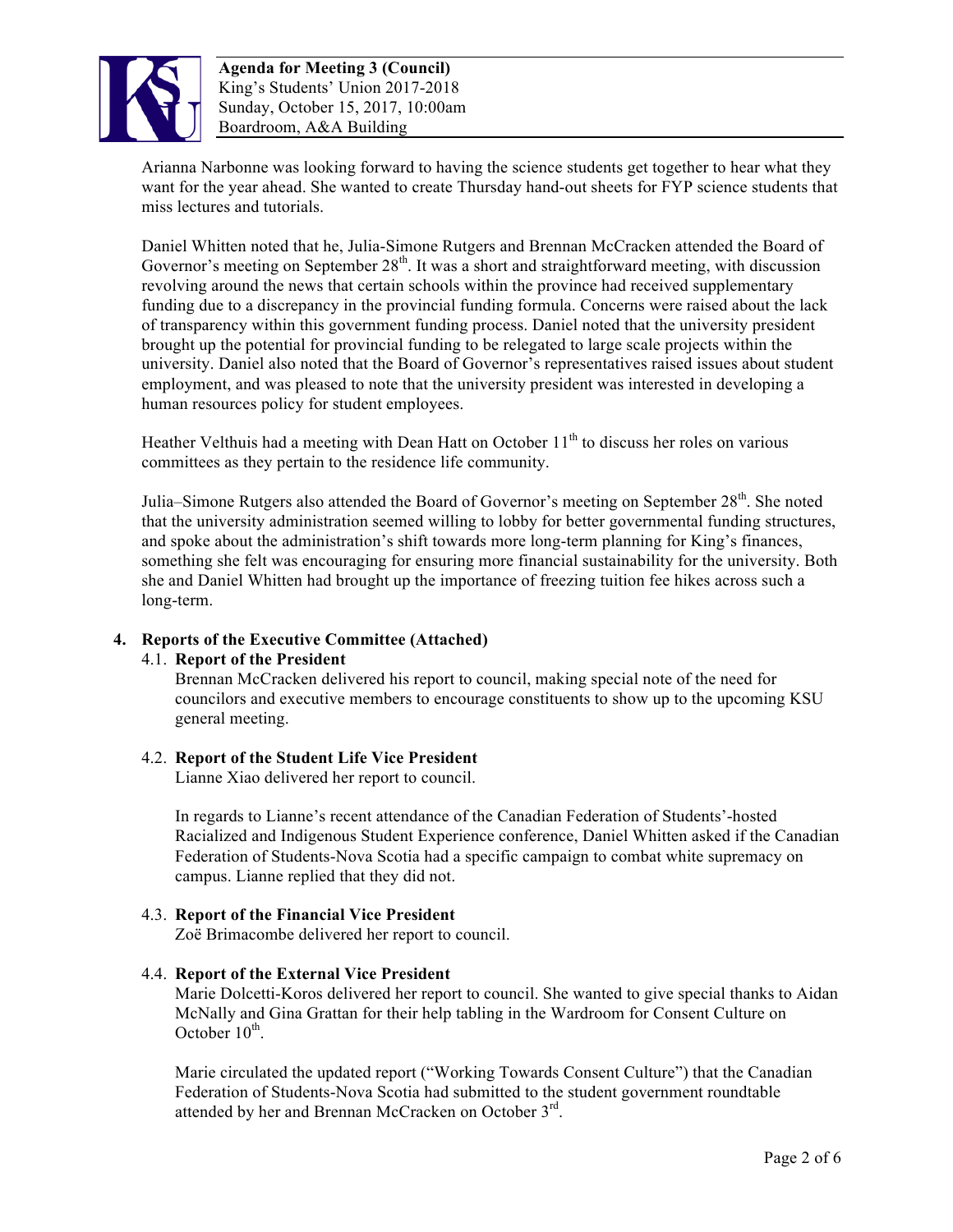

Daniel Whitten asked if the report was available electronically. Marie responded that it was available through the CFS-NS website.

Brennan McCracken made special note of Marie's diligence and commitment to students at the round table. Marie also thanked Brennan for his hard work.

Brennan McCracken noted that Cassie Hayward, Communications Vice President, has been out of the country and thus has not had the chance to do much union work. She will be delivering a report at the next council meeting that will detail her work since her last attended council.

### **5. Results from the 2017 Fall Councillor Elections (Attached)**

Charlotte Sullivan encouraged people to contact Gina Grattan, Chief Returning Officer, should they have questions surrounding the Fall Councillor Election results

### **6. Action Items**

.

6.1. BIRT the UKC Blue Devil's Supporter Society be ratified as a Tier 1 society for the 2017-2018 academic year.

*Moved by Lianne Xiao.*

Julia-Simone Rutgers asked what it meant for the Blue Devils' Supporter Society to "host celebrations before and after games." She expressed a concern that KSU society funding might be given to hosting parties in private residences. Lianne Xiao could not find any clarification in the society's constitution.

Brennan McCracken agreed this was a valid concern. He did note that because the Blue Devils' Supporters would be ratified as a Tier 1 Society, they would not have permission to apply for alcohol funding.

Lianne Xiao noted that the society had written in their application package that they intend to use money to host "BBQs at private residences."

Kaila Jefferd-Moore said it should be included in their ratification that they have to host events on campus.

Daniel Whitten said to treat funding on a case-by-case basis, and to make sure the society knows they are expected to host inclusive events when it comes time for them to apply for funding.

*Motion was passed.*

- 6.2. BIRT the Contemporary Studies Society be ratified as a Tier 2 society for the 2017-2018 academic year. *Moved by Lianne Xiao. Motion was passed.*
- 6.3. BIRT the King's Visual Arts Society be ratified as a Tier 1 society for the 2017-2018 academic year. *Moved by Lianne Xiao. Motion was passed.*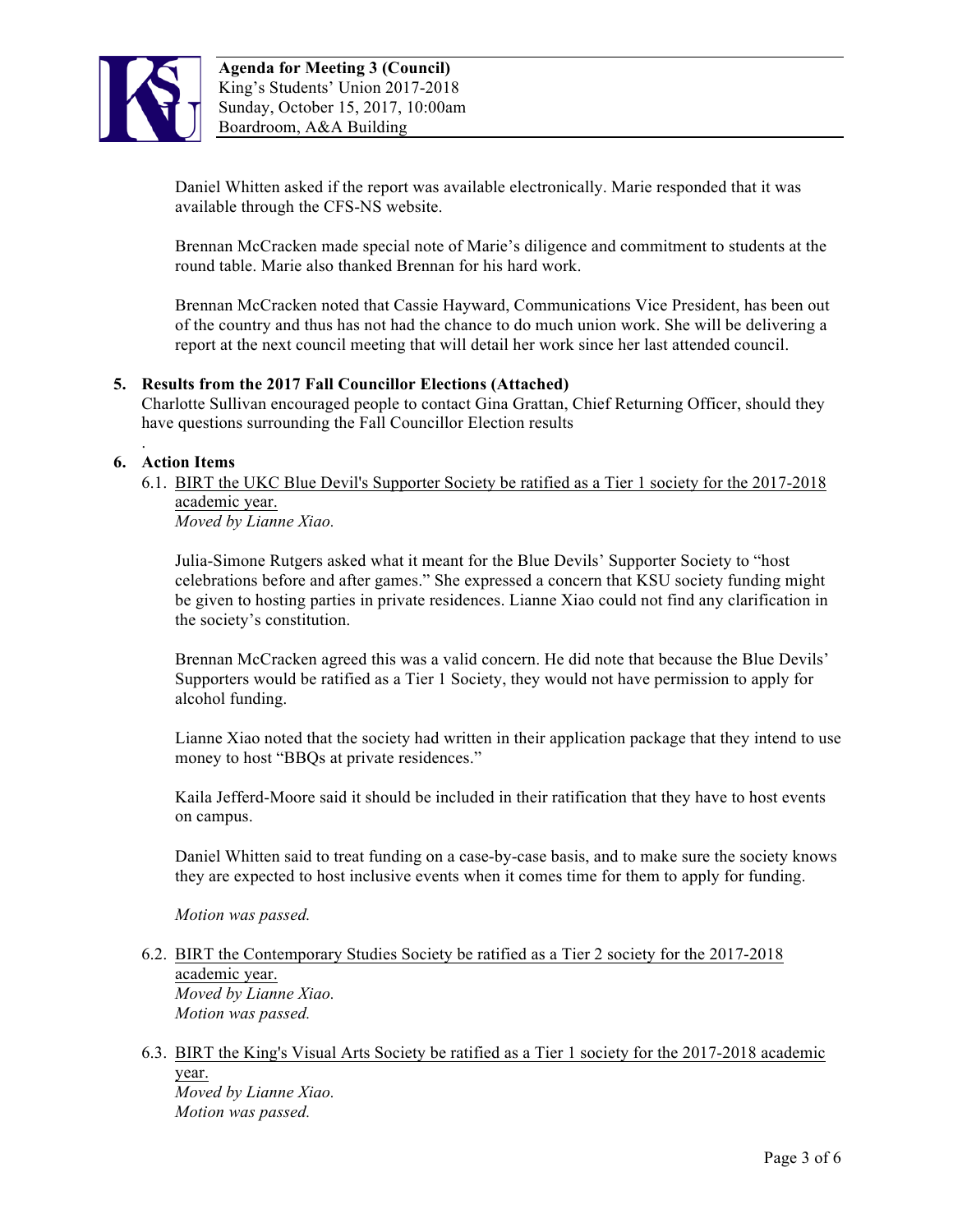

- 6.4. BIRT the World University Service of Canada King's Chapter (WUSC) Society be ratified as a Tier 2 society for the 2017-2018 academic year. *Moved by Lianne Xiao. Motion was passed.*
- 6.5. BIRT the History of Science and Technology (HOST) Society be ratified as a Tier 2 society for the 2017-2018 academic year. *Moved by Lianne Xiao. Motion was passed.*
- 6.6. BIRT King's Outdoor and Sustainability Society receive \$182.75 in contingent funding to pay for snacks and a Driver Dave for a Day Trip to Crystal Crescent Beach on October 21, 2017. *Moved by Zoë Brimacombe. Finance Committee recommends approval.*

Daniel Whitten wanted to note the necessity for the KSU to fund the transportation for such an event given that municipal council has cut the bus route that would have ordinarily serviced this area.

*Motion was passed.*

6.7. BIRT The King's Theatrical Society receive 850 additional black and white photocopies for scripts and Murder in The Cathedral programs.

*Moved by Zoë Brimacombe. Finance Committee recommends approval.*

Arianna Narbonne asked for clarification about society printing limits. Zoë Brimacombe explained that societies are allocated a certain number of printed pages per year, and that the King's Theatrical Society had since gone over their allocated amount.

Daniel asked if it was a concern that the King's Theatrical Society had already gone over their printing limit. Zoë Brimacombe said that it was not at the moment, as printing is relatively inexpensive and the KTS often requires more pages for scripts and programs. She said that it could be something to bring up at society training next year should it become a problem.

*Motion was passed.*

- 6.8. BIRT The King's Foreign Film Society receive \$31.36 in contingent funding to purchase bread, cheese, and pretzels for a Film Screening on October 19, 2017. *Moved by Zoë Brimacombe. Finance Committee recommends approval. Motion was passed.*
- 6.9. BIRT The King's P.R.I.D.E. Society receive \$58.56 in contingent funding to purchase decorations, pizza, and snacks for Queereoke: Ladies of the 80s on October 20, 2017. *Moved by Zoë Brimacombe. Finance Committee recommends approval. Motion was passed.*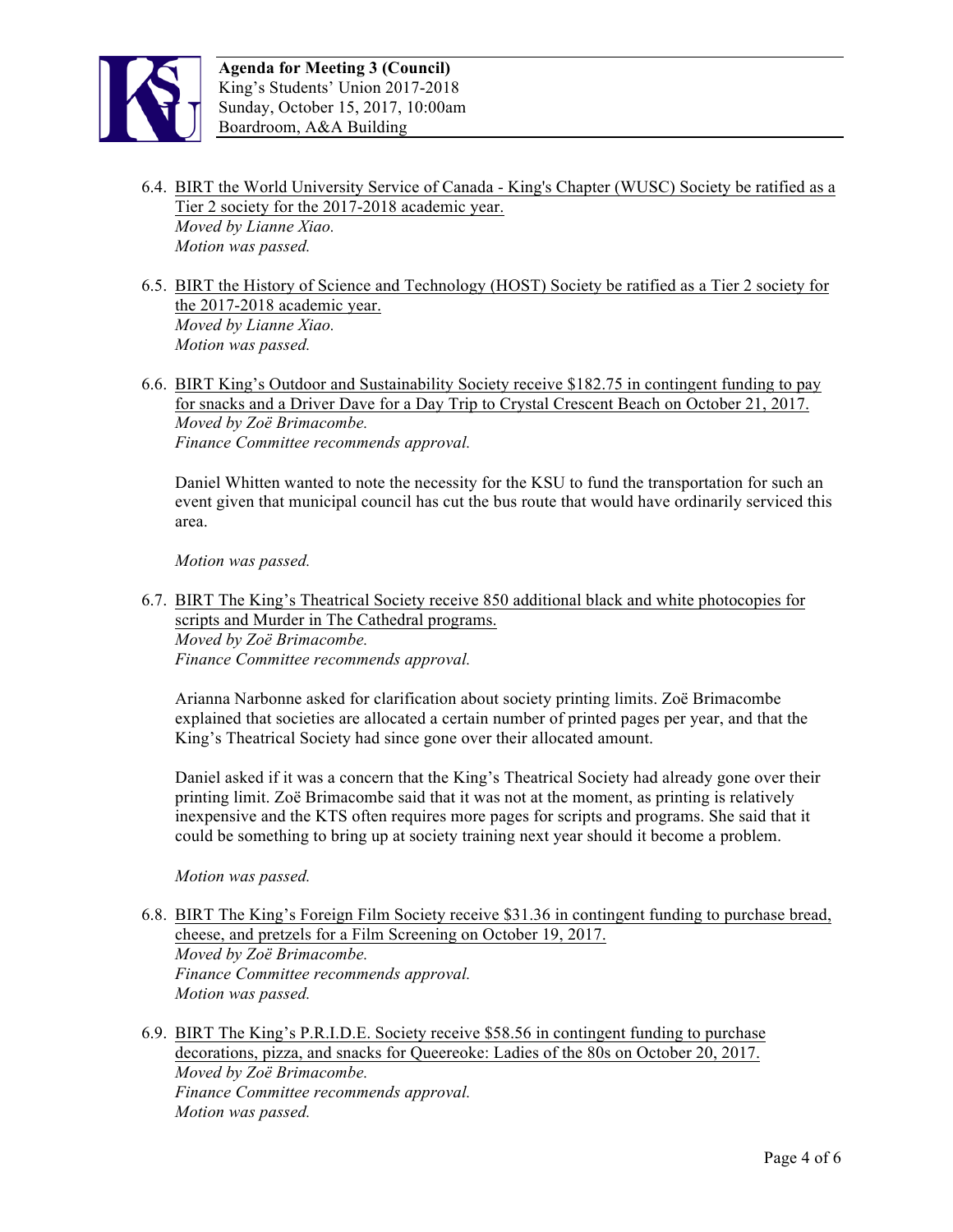

6.10. BIRT The King's P.R.I.D.E. Society receive \$26.51 to purchase snacks and tea for their weekly Friday meetings.

*Moved by Zoë Brimacombe. Finance Committee recommends approval.*

Daniel Whitten asked if this was contingent funding.

Zoë Brimacombe confirmed that it was, and moved to amend the motion to insert the words "in contingent funding" after "\$26.51." *The amendment was passed.*

*Motion was passed.*

6.11. BIRT The Early Modern Studies Society receive \$200 in non-contingent funding to purchase decorations, candy, and prizes for a Luther 500 Costume Party on November 1, 2017. *Moved by Zoë Brimacombe. Finance Committee recommends approval.*

Brennan McCracken spoke in favour of this creative, low-budget event.

Arianna Narbonne asked what the society budget was for the year. Zoë Brimacombe replied that it was about \$14 000.

*Motion was passed.*

6.12. BIRT The Dalhousie-King's Fashion Design Show Society receive \$1000 in non-contingent funding to put on the Vaudeville charity fashion show on March 4, 2018. *Moved by Zoë Brimacombe. Finance Committee has no recommendation.*

Zoë Brimacombe moved to table this motion until the next council meeting. She wanted to meet with Vaudeville executives to talk about properly having all the information to bring to council, especially as they exist as a Dalhousie-King's society. She felt like budget committee needed more information from Vaudeville before making a recommendation.

Daniel Whitten asked if Vaudeville might need short-term deposits. Zoë Brimacombe said they have contingency in their bank account from last year and seemed OK to meet next week.

*Motion was tabled until next council.*

### **7. Discussion Items**

### 7.1. **Annual General Meeting on October 19, 2017**

Brennan McCracken spoke about the upcoming general meeting. He explained that oral reports of the executive would be given, the budget would be presented, and people would be voted to various union committees. He spoke about the importance of meeting quorum for such an event, and encouraged councillors and executive member to engage effectively with their constituents to encourage a greater turnout. Councillors and executive members delegated themselves to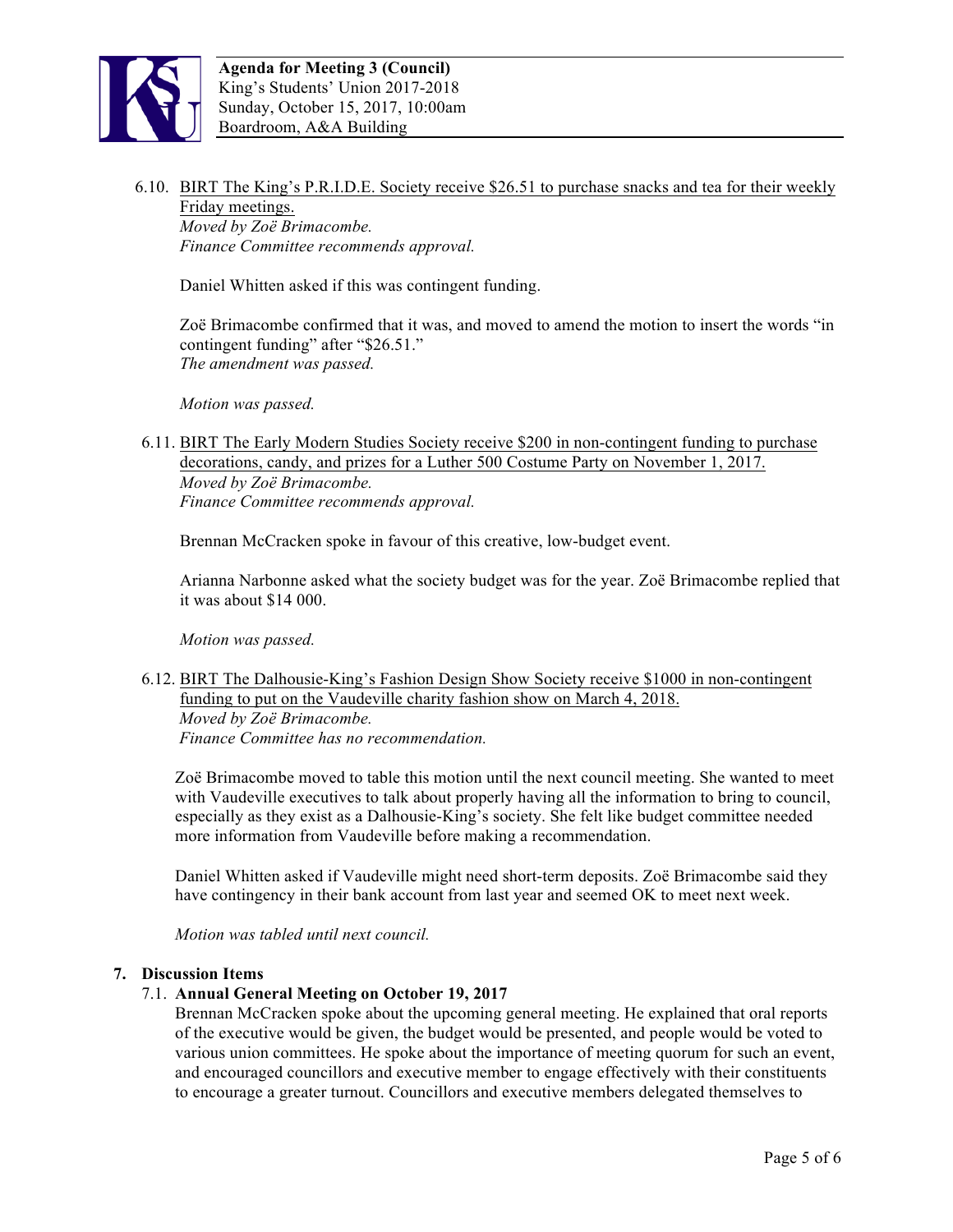

various tasks, such as making class announcements, printing and handing out leaflets and posting about the meeting on various Facebook pages and through TWAK.

### 7.2. **Budget**

Zoë Brimacombe presented to 2017/2018 Fall Budget to council. She explained how the 2017/2018 Fall Budget is adjusted from the 2017/2018 Draft Budget based on actual enrolment, and spoke to the fact that King's has slightly higher enrolment this year than was anticipated in the spring; as such, the union has made slightly more money in membership dues.

Arianna Narbonne asked if councillor funding was contingent for all councillors. Zoë Brimacombe said yes.

Daniel Whitten asked for Zoë Brimacombe to speak to the Legal Fund under Management and Operations. Zoë said this fund is for when the KSU has to consult legal aid about things like changing bylaws, for example. Brennan McCracken added as an example that he will be consulting the union's lawyer to negotiate the Galley space agreement.

Zoë Brimacombe noted that the 2017/2018 Fall Budget has been available on the KSU website as of October  $12<sup>th</sup>$ .

#### **8. New Business**

8.1. Brennan McCracken reminded council that the next council meeting would be taking place on Sunday, October 9 at 10:00 AM in the Boardroom.

### **9. Adjournment**

*Lianne Xiao moved to adjourn. Julia-Simone Rutgers seconded the motion.*

*Council adjourned at 11:59 AM.*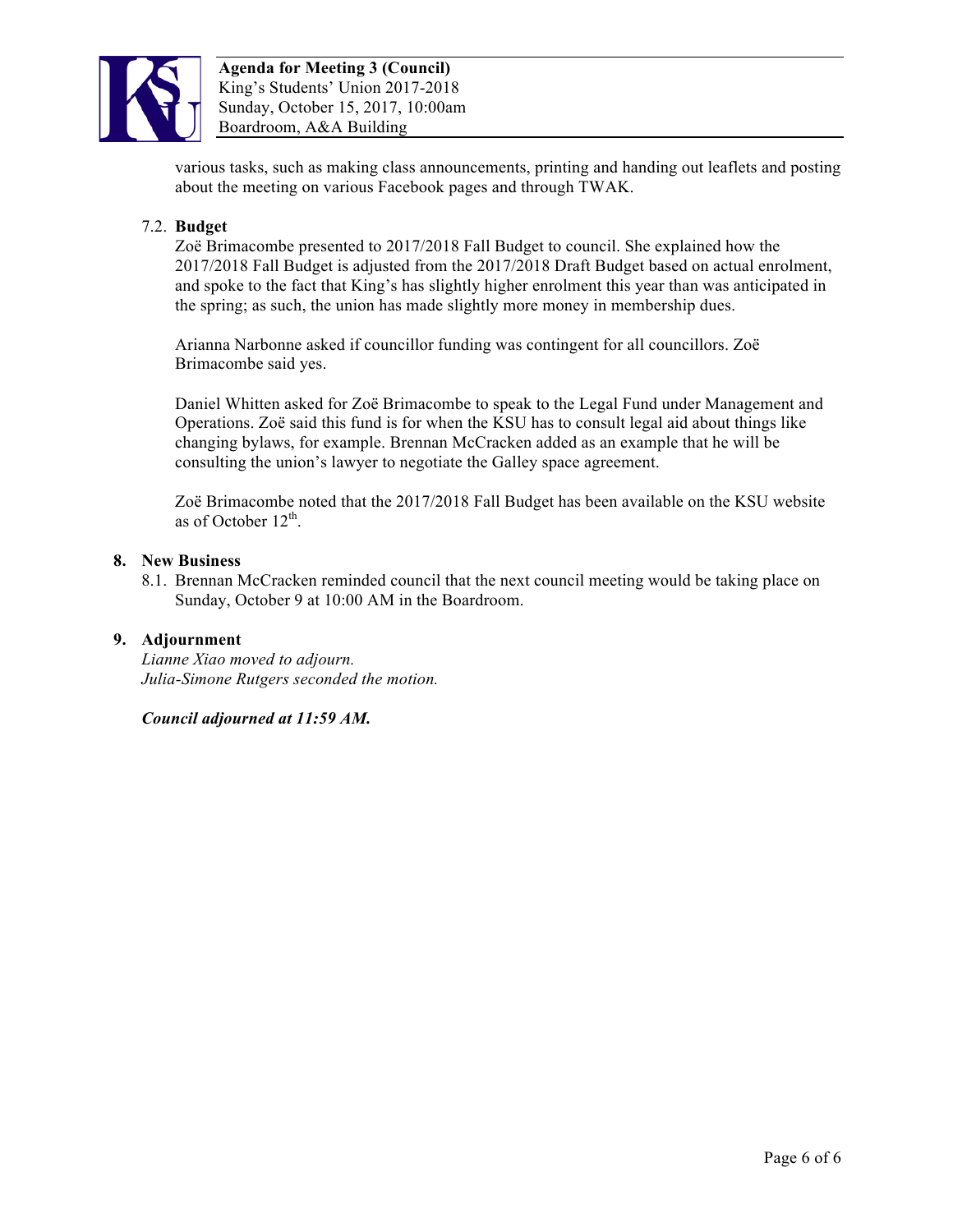Report of the President Brennan McCracken KSU Council October 15, 2017

Reporting Period: Thursday Sept. 28, 2017 - Wednesday Oct. 11, 2017

### **1. Internal – Union Affairs**

- 1.1. Councillor Training
	- I have been working over the past week with members of the executive, staff, and external presenters to coordinate KSU Councillor Training 2017! , Councillor training aims to equip councillors with the knowledge and skills they'll need to do great work this year, both within and outside of council meetings. Welcome to all of the incoming councillors!

### **2. External – University**

- 2.1. Board of Governors Meeting
	- On Thursday, September, 28<sup>,</sup> I attended a meeting of the King's Board of Governors with Board of Governors Representatives Julia-Simone Rutgers and Daniel Whitten. We presented a report from the KSU that included details about Orientation Week, the Wardroom and Galley, students' work on the University sexual violence policy, and more.
	- In the meeting President Bill Lahey and Bursar Bonnie Sands spoke to the University's current work to develop a long-term financial plan. I spoke to the necessity of including reduced tuition fees in any long-term financial plan. We also called on the University to publicly call for increased public funding for post-secondary education in Nova Scotia and spoke to the necessity of fair treatment for student workers.
- 2.2. Enrolment Management Committee
	- On Tuesday, October 10, I attended a meeting of the Enrolment Management Committee. The committee received a presentation from Registrar Julie Green on a draft enrolment/recruitment plan and provided feedback to guide the Registrar's Office's recruitment over the next year.
- 2.3. Sexual Violence Awareness, Prevention and Response Policy Committee
	- I have worked with members of the Sexual Violence Awareness, Prevention and Response Policy Committee to prepare for community consultations on the draft policy. Following our committee meeting on September 21,, where I emphasized the importance of advertising the consultations with adequate notice, I advised Vice-President Peter O'Brien to postpone town hall consultations until October 17 and 18. I have included more information about the policy consultations later in this report.

### **3. External – Other**

- 3.1. Student-Government Roundtable
	- On Tuesday, October 3, I attended a Student-Government Roundtable with Marie Dolcetii Koros (External Vice-President). We joined students from other post-secondary institutions in the province to meet with elected officials and staff from the Nova Scotia Department of Labour and Advanced Education. We were happy to co-present, with students from other campuses and representatives from the Canadian Federation of Students – Nova Scotia, a report on building consent culture on Nova Scotia campuses. The report included recommendations to:
		- 1. Implement legislation requiring all post-secondary institutions to have stand-alone sexual assault policies;
		- 2. Establish specific funding for students and student groups developing initiatives and campaigns to address sexualized violence on campuses in Nova Scotia.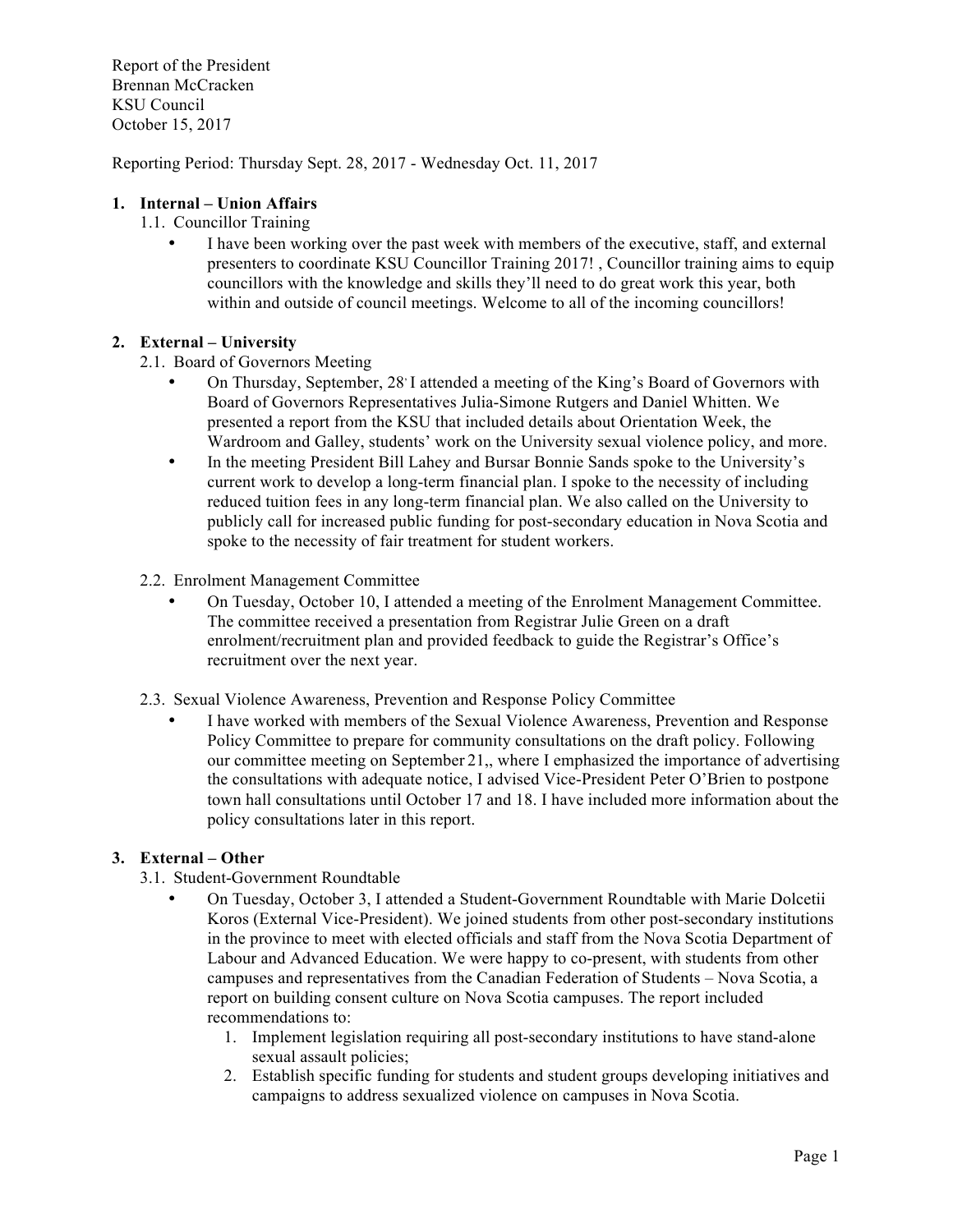Report of the President Brennan McCracken KSU Council October 15, 2017

- 3. And establish an accountability mechanism in the Department of Labour and Advances Education to ensure these policies to evaluate and ensure the implementation of these policies.
- 3.2. Canadian Federation of Students National General Meeting
	- At our meeting on Wednesday, October 4, the KSU executive voted to send Zoë Brimacombe (Financial Vice-President) and I as Local 11 delegates to the Canadian Federation of Students National General Meeting. The NGM will be held between November 17-20.
- 3.3. Sisters in Spirit Vigil
	- On Wednesday, October 4, I joined King's students and the King's Feminist Collective at a Sisters in Spirt Vigil at the Mi'kmaw Native Friendship Centre. The vigil included a sacred fire, prayer, moment of silence and feast to honour missing and murdered Indigenous women and girls.

### **4. Upcoming Dates**

- 4.1. KSU Fall General Meeting
	- The KSU Fall General Meeting will be held on Thursday, October 19 at 6:00 pm in the Wardroom. The membership will elect students to three committees at the meeting: Academic Committee (three general members), the Watch Board of Publishers (three general members), and the WUSC Levy Board (one general member). Stay tuned for more details about how you can help with outreach ahead leading up to the meeting!
- 4.2. Sexual Violence Awareness, Prevention and Response Policy Consultations
	- Town hall style consultations for the draft sexual violence policy will be held this Tuesday, October 17 and Wednesday, October 18 at 6:30 pm. The consultation on the 17 is open to all King's community members and will be held in the Boardroom. The consultation on the 18 is reserved for students only, and will be held in Alumni Hall. I have worked to ensure there will be active listeners and an adjacent support space available for folks during both town hall consultations.
	- Folks who are unable to attend a consultation session in person also have the option to submit written feedback until Monday, October 23.
- 4.3. Councillor Training Part 2
	- Following the first councillor training session on October 13, we will hold an additional afternoon of training on Saturday, October 21. I look forward to workshops and presentations on anti-oppression in council meetings, the Canadian Federation of Students, rights and responsibilities of councillors, outreach, and more!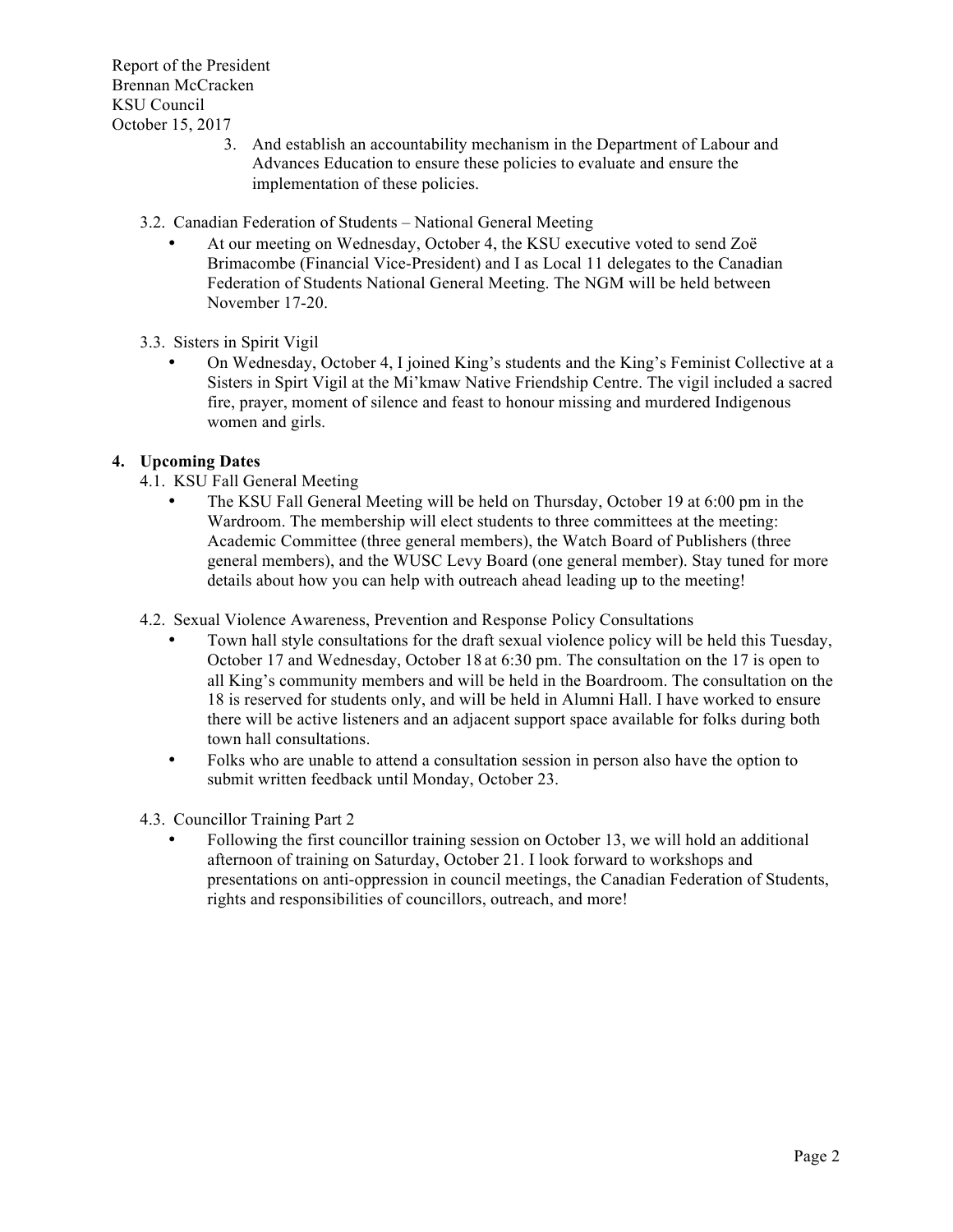Report of the Student Life Vice-President Lianne Xiao KSU Council October 15, 2017

Reporting Period: Thursday Sept. 28, 2017 - Wednesday Oct. 11, 2017

### **1. Internal – Union Affairs**

- 1.1. Fall Councillor Elections
	- A huge congratulations to all our new councillors for running successful campaigns! I am very excited to continue our work together as a council.

## **2. External – Other**

- 2.1. Canadian Federation of Students Racialised and Indigenous Student Experience Summit
	- From September 29, to October 1, I attended the Racialized and Indigenous Student Experience Summit (RISE). I was so grateful to learn so much from other racialized folks in a closed space and attend workshops on how to survive white supremacy, intersections on queerness and race, and how to implement Truth and Reconciliation recommendations on university campuses. I hope to use this knowledge in the next few months to support racialized students on campus.

### 2.2. Sisters in Spirit Vigil

- On October 4, I attended the Sisters in Spirit vigil at the Mi'kmaw Native Friendship Centre. October 4 is a day where the lives of Missing and Murdered Indigenous Women and Girls (MMIWG) are honoured. It's important to recognize and remember the ways in which colonization is intrinsically tied to this institution and in our daily lives.
- 2.2. Consent Culture Series: Galaxies of Healing & Pleasure
	- On October 11, I attended Galaxies of Healing & Pleasure, the first event of the Canadian Federation of Students - Nova Scotia's Consent Culture Series. A huge thanks to Carmella Farahbakhsh for their brilliant self and knowledge!

### **3. Upcoming Dates**

- 3.1. Councillor Training
	- On October 13 and October 21, the executive, along with staff, UHPs, South House, and the Canadian Federation of Students will be attending and presenting at councillor training and I look forward to attending!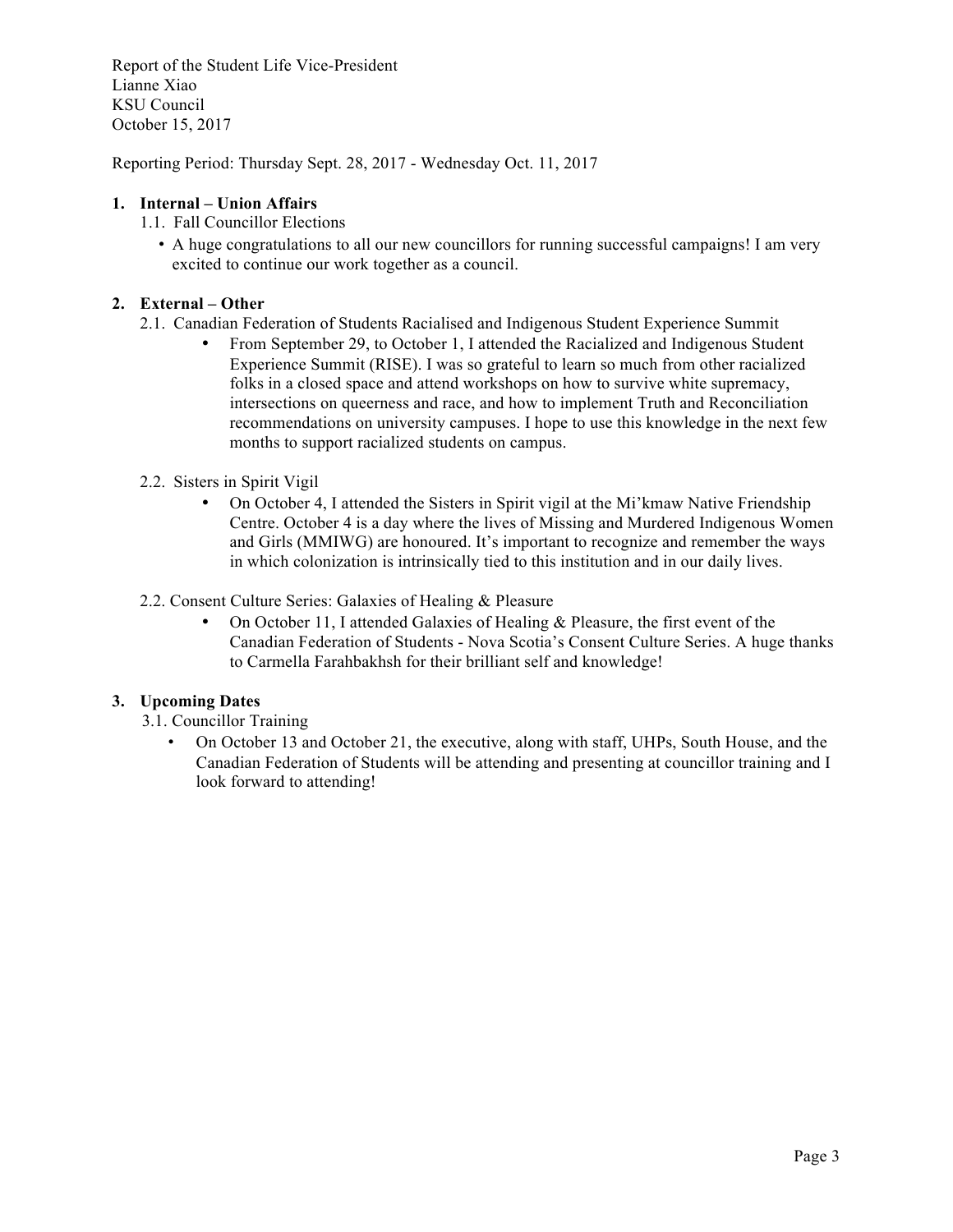Report of the Financial Vice President Zoe Brimacombe KSU Council October 15, 2017

Reporting Period: Thursday Sept. 28, 2017 – Wednesday Oct. 11, 2017

### **1. Internal – Union Affairs**

- 1.1. Budget Consultations
	- This past week, I sought input into the KSU's 2017/18 Fall Budget through a number of different methods of consultation.
	- I did outreach in the Wardroom from 1:30-3:00pm on Monday, October 2 and Thursday, October 5. I engaged students one-on-one for their thoughts on the union's priorities for this year.
	- I also advertised and planned a more formal consultation for Wednesday, October  $4<sup>th</sup>$  at 1pm in the Wilson Common Room. However, the only attendees were a member of finance committee and a member of the executive and so we decided not to hold the meeting, as there were already specific consultations planned for both the executive and for finance committee.
	- I created a brief survey, distributed both online through Google Forms and on paper, intended to get an idea of students' priorities for the coming year. The survey listed seven areas of the KSU's work, and asked students to rate each on a scale of 1-5, with 1 being highest priority and 5 being lowest. We received 34 completed surveys.
	- I also emphasized that I was available for one-on-one conversations or questions about the budget via my email and my office hours.
	- All methods of consultation were advertised online and in person through a FYP announcement.
	- I also discussed the budget with KSU Council, with Finance Committee, and with the executive.
	- At our meeting on Wednesday, October 11, Finance Committee voted to recommend the budget for adoption as presented.
- 1.2. Unaudited Financial Statements
	- On Monday October 2 I met with our accountant, Amy Houle of G&R CPA, to go over the completed Unaudited Financial Statements from the 2015/16 Financial Year. We discussed a number of small changes to improve clarity, and once those are made I will sign off on the statements.
- 1.3. Societies and Training
	- Student Life Vice President Lianne Xiao and I met with a first year student interested in starting a society on Friday, October 6, to help them get started and to provide a "mini society training."

## **2. External – University**

*Nothing to report for this period.*

### **3. External – Other**

- 3.1. Desmond Cole
	- At our meeting on Wednesday, October 4, the executive voted to donate \$100 towards Desmond Cole's speaking tour in Halifax.
	- Cole is a well-known Toronto-based journalist and activist, and will be speaking at King's and other Nova Scotia Universities. Local poet, professor, and activist El Jones is coordinating the lecture series.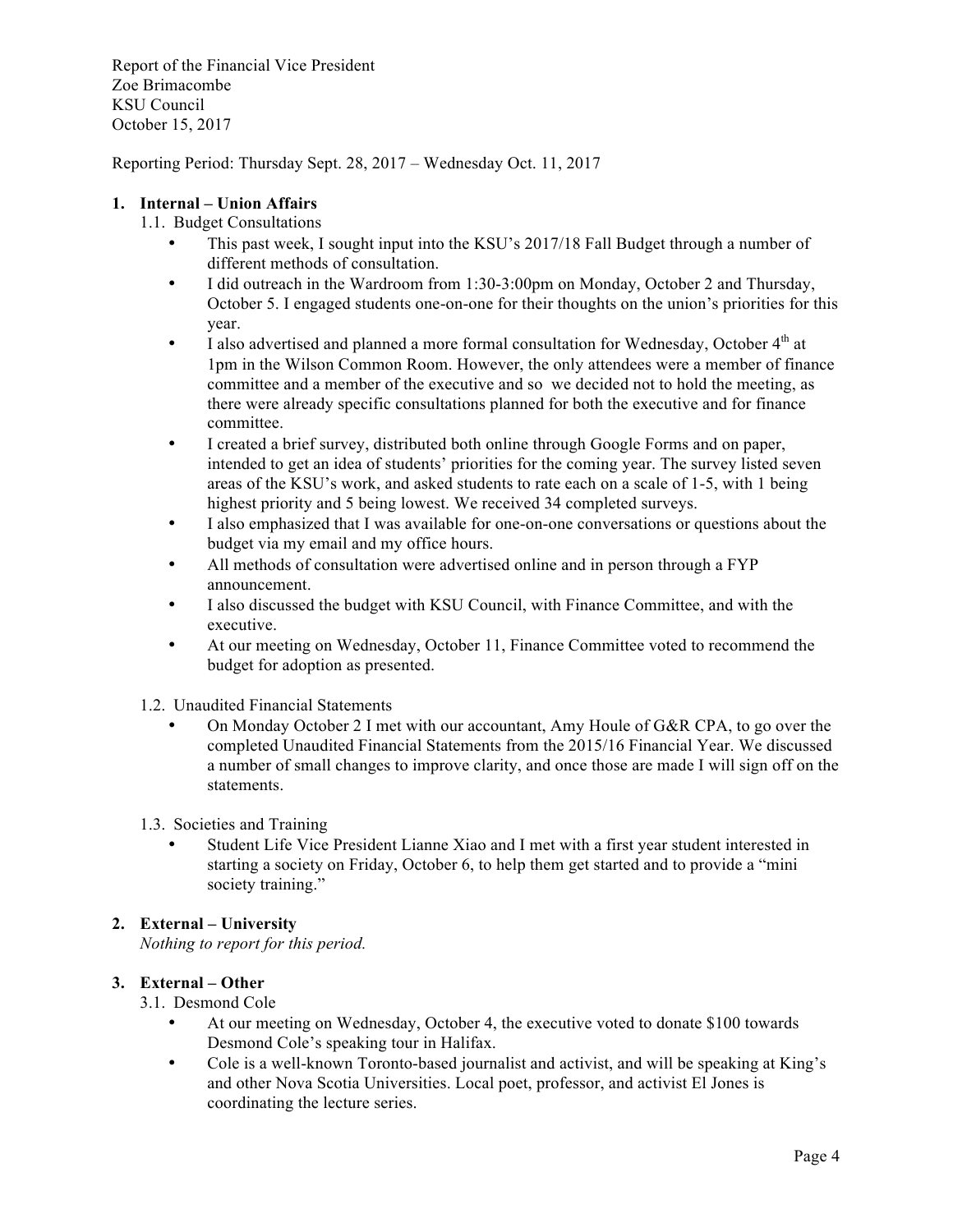Report of the Financial Vice President Zoe Brimacombe KSU Council October 15, 2017

# **4. Upcoming Dates**

• KSU Fall General Meeting: October 19 at 6pm in the Wardroom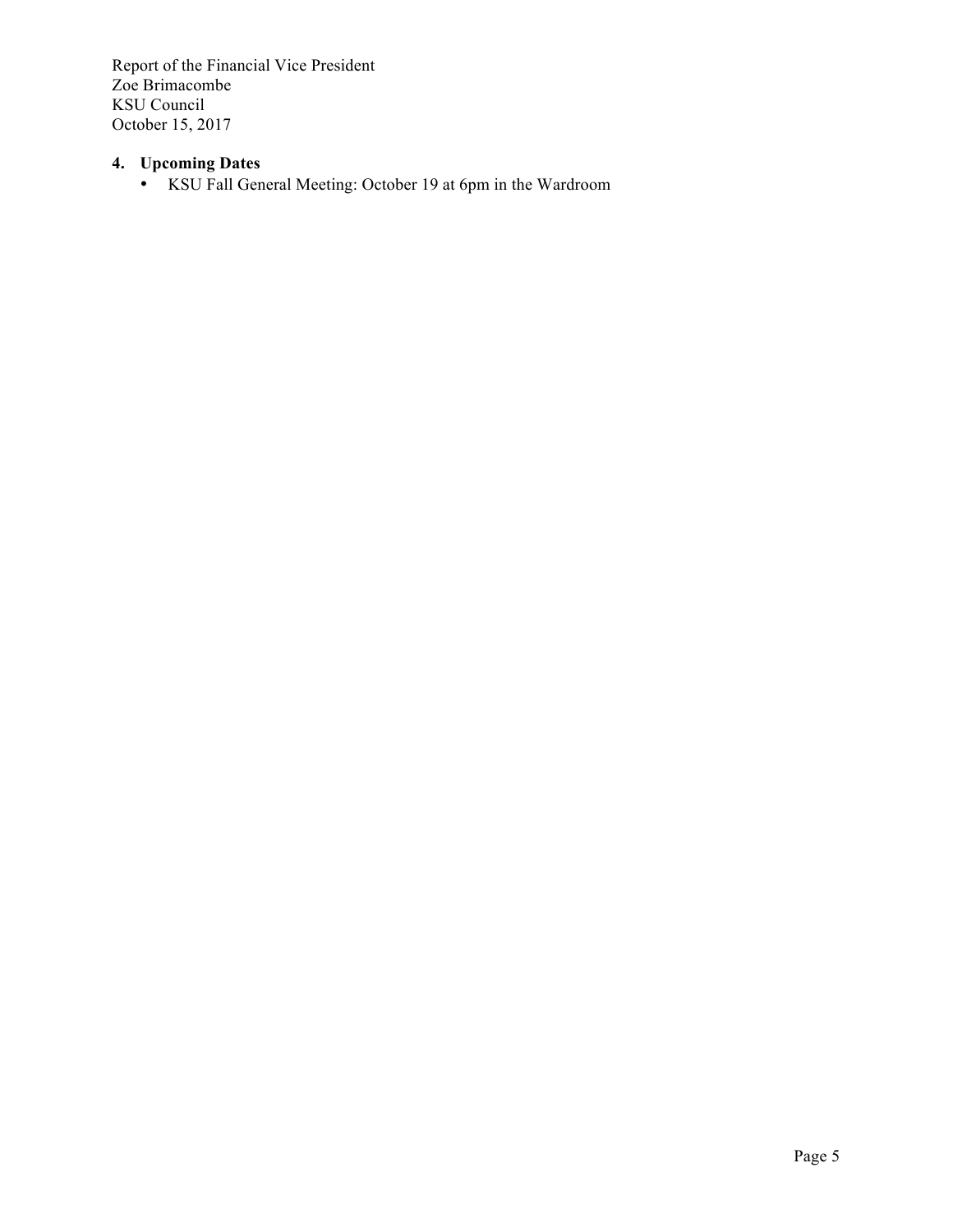Report of the External Vice-President Marie Dolcetti-Koros KSU Council October 15, 2017

Reporting Period: Thursday Sept. 28, 2017 – Wednesday Oct. 11, 2017

### **1. Internal – Union Affairs**

- 1.1. Councillor Elections
	- I attended election speeches on Tuesday October 3, and encouraged members to vote.

### **2. External – University**

*Nothing to report for the reporting period.*

### **3. External – Other**

- 3.1. Consent Culture Outreach
	- Canadian Federation of Students-Nova Scotia Chairperson Aidan McNally and Womens Representative Gina Grattan did outreach on consent culture and the CFS-NS Consent Culture Series, in the Wardroom on Tuesday October  $10<sup>th</sup>$ .
- 3.2. Student-Government Roundtable
	- Along with representatives from other Nova-Scotia universities and the Canadian Federation of Students-Nova Scotia, Brennan McCracken (KSU President) and I attended a Student-Government Roundtable on Tuesday October 3.
	- Agenda items included a roundtable discussion with Labi Kousoulis, Minister of Labour and Advanced Education, student presentations by CFS-NS on Consent Culture and legislation and a presentation from Students Nova-Scotia on health care for international students.
	- Along with the other student representatives from CFS-NS, Brennan and I presented a document titled, "Working Towards Consent Culture: Developing a Plan to Combat Sexual Violence in Nova-Scotia", an updated version of a report published in 2015.
	- The recommendations of the document are
		- Pass legislation that mandates postsecondary institutions to have stand-alone sexual assault policies.
		- Establish specific funding for students and student groups developing initiatives and campaigns to address sexualized violence on campuses in Nova Scotia.
		- Establish an accountability mechanism within the Department of Labour and Advanced Education to evaluate and ensure implementation of sexualized violence strategies and policies on all campuses.
	- The provincial government made no commitments and continues to fail students and survivors in this province through their inaction on these issues.
- 3.3. Consent Culture Series Workshop: Galaxies of Pleasure, Galaxies of Healing
	- I attended the first event of the CFS-NS Consent Culture Series on complicating consent held at Kings on October 11.

## **4. Upcoming Dates**

- 4.1. Councillor Training
	- I look forward to attending and helping to faciltate Councillor Training this week.
- 4.2. KSU General Meeting